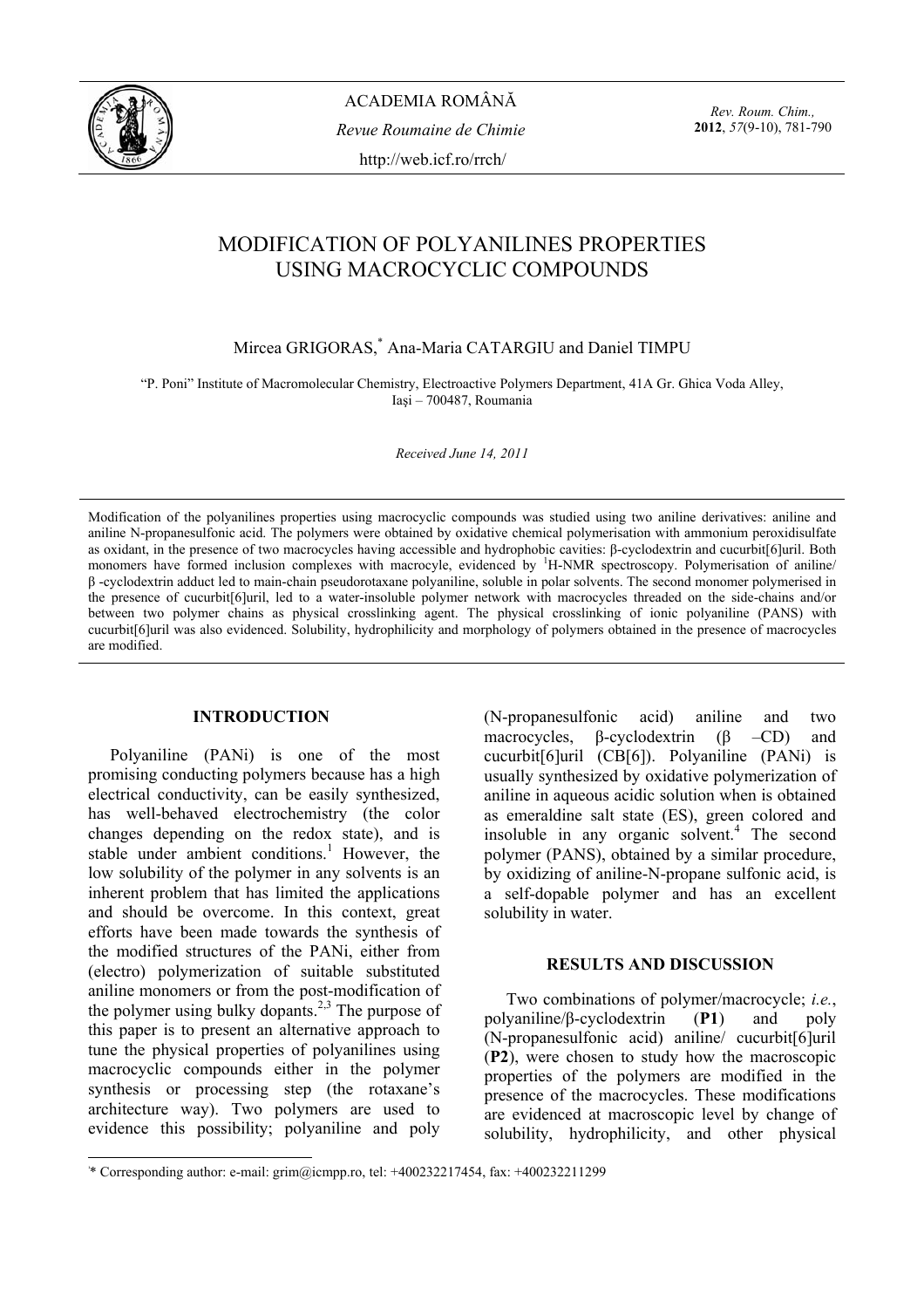properties. The two selected polyaniline structures, in emeraldine salt state, have a different behaviour, one polymer (PANi) is insoluble in any solvent and another one (PANS) is soluble in water and polar solvents (DMSO, DMF, NMP). The two macrocycles are one soluble in water  $(\beta$  –CD) and the other one (CB[6]) is insoluble in water but is soluble in aqueous acidic and salt solutions. The chemical structures of the polymers and macrocycles used in this study are presented in the Schemes 1 and 2.

β-Cyclodextrin is a carbohydrate-based cyclic compound consisting of seven  $\alpha$ -(1,4)-linked Dglucopyranose units and a torus-shaped structure having a hydrophobic cavity with depth of 0.79 nm and diameter of  $0.60 - 0.78$  nm.<sup>5</sup> It has the advantage to be soluble in water and some protic polar solvents leading to inclusion complexes with a large variety of neutral guests of inorganic and organic nature. The cucurbit[n]uril family (abbreviated as CB[n], where n=5-10) comprises macrocyclic compounds obtained by acid-catalyzed condensation of glycoluril and formaldehyde. The most known compound, cucurbit[6]uril, CB[6], was obtained for the first time in  $1905^6$  and its structure was fully elucidated in 1981.7 It contains *six* units derived from glycoluril bonded by *twelve* methylene bridges between nitrogen atoms and has a pumpkin-shape structure

with high symmetry, high chemical and thermal stability. $8-10$  The hydrophobic cavity has a diameter of  $\sim$  0.55 nm that is accessible through two identical carbonyl-fringed portals, the opening of each portal is close to 0.4 nm, through which small molecules or cations can enter the interior.<sup>11</sup> Due to the polar carbonyl groups at the portals and the hydrophobic character of cavity, CB[6] has molecular-recognition properties toward cationic (alkali metal cations) and ammonium ions, $^{12}$  and hydrophobic species (amines, amino alcohols, etc.).<sup>13</sup> The main disadvantage of CB[6] is the solubility only in strong acidic solutions that limits very much its use in many studies and applications. Due to their inclusion properties and rigid structure, CDs and CB[n]s have been used for synthesis of main-chain or side-chain polyrotaxanes with polymers as  $axle.<sup>14</sup>$  The polyrotaxane structures could be considered as insulated molecular wires and their electro-optical properties are strongly modified versus the parent polymer. The first conducting polyrotaxane with CB[6] as host was synthesized by polymerization of aniline /CB[6] adduct or by encapsulation of polyaniline chain in CB[6] cavity.15,16



Scheme 1 – The chemical structure of polyaniline (PANi) and poly (N-propanesulfonic acid) aniline (PANS).



Scheme 2 – Structure of macrocycles and cavity's dimensions.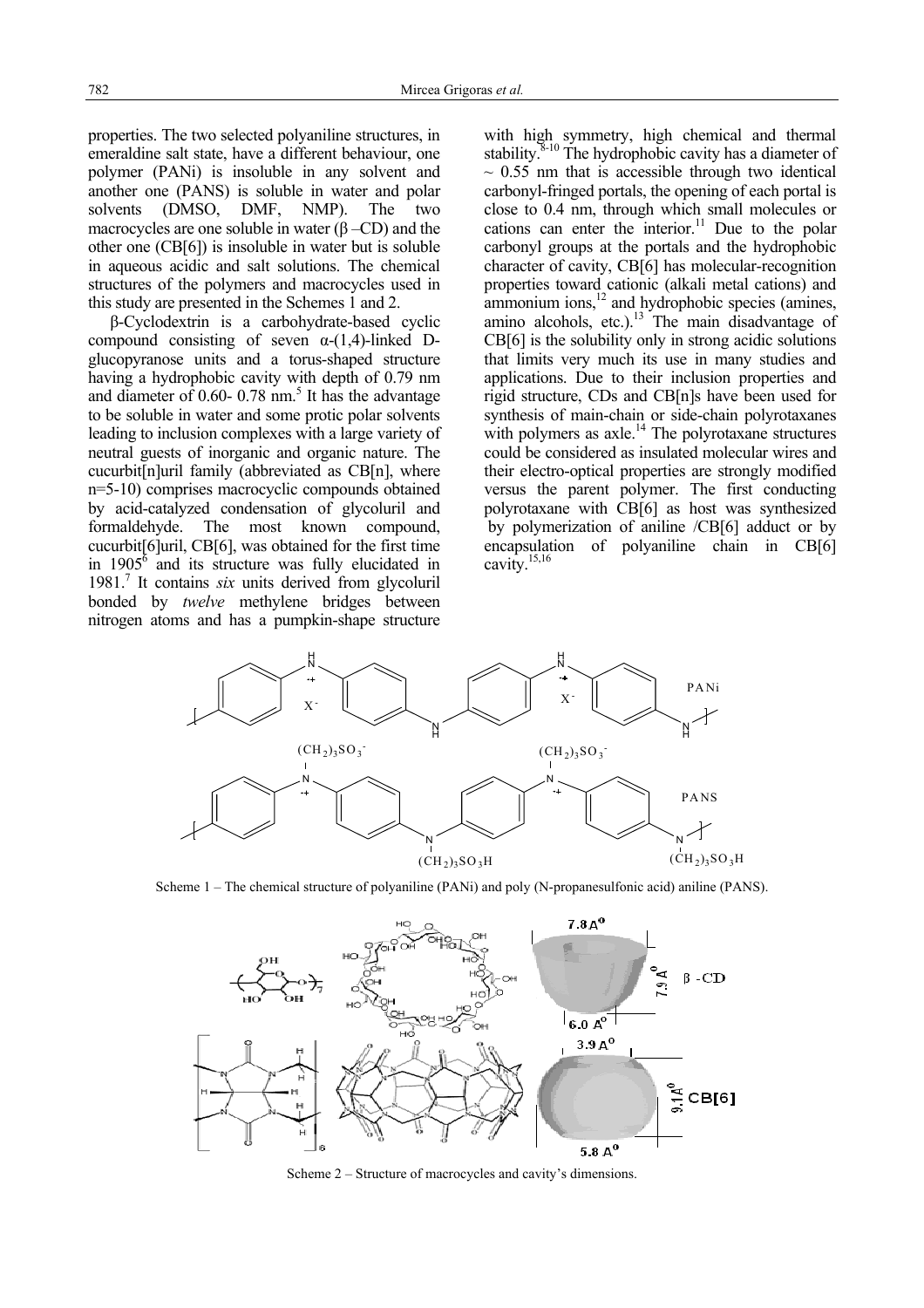### **Inclusion complexes between aniline monomers and macrocycles**

The oxidative polymerisation of aniline was carried out in presence of β–CD, while aniline Npropane sulfonic acid was polymerised in the presence of CB[6]. We have observed that both monomers are enclosed into the hydrophobic cavity of the macrocycles as pseudorotaxanes when monomer and macrocycle solutions are mixed and stirred together (Scheme 3). The dimensions of the macrocycle's cavity are sterically compatible with the shape and dimensions of aniline monomers. The hydrophobic interactions of the guest molecule with β-CD and CB[6] and ion-dipole interactions of the ammonium ions with hydroxyl and carbonyl groups of the portals are the driving forces to form the hostguest complexes. Both monomers, in aqueous 1M HCl solution, are in protonated form, as ammonium ions.

The formation of an inclusion complex between monomer and macrocycle is clearly evidenced from the <sup>1</sup>H-NMR spectra of the mixtures of both compounds in aqueous solution.<sup>17</sup> Inclusion of aniline into the hydrophobic cavity of β-CD is clearly observed in NMR spectrum by up-field shifting of the aromatic protons of the monomer, while protons of the host are less affected (Table 1).



Scheme 3 – Schematic representation of aniline monomers encapsulated into macrocycle cavity.

*Table 1* 

400 MHz <sup>1</sup>H-NMR (DMSO-d<sub>6</sub>) chemical shifts (in Hz) of aniline and β-CD protons in free and complexed state



|              | ۳                            | ◟▴<br>$HO^{'3}$<br>OH |            |                                         |
|--------------|------------------------------|-----------------------|------------|-----------------------------------------|
|              | $H_{\rm O}$<br>$H_{m}$<br>AN |                       |            |                                         |
| Protons      | AN                           | $\beta$ -CD           | $AN/β$ -CD | $\Delta \delta$ , Hz<br>$AN/ \beta$ -CD |
| Ho           | 2644                         |                       | 2616       | $+28$                                   |
| Hm           | 2805                         |                       | 2797       | $+8$                                    |
| Hp           | 2613                         |                       | 2585       | $+28$                                   |
| $C^1-H$      |                              | 1933                  | 1932       | $-1$                                    |
| $C^2-H$      |                              | 1345                  | 1345       | $\theta$                                |
| $\rm C^3$ -H |                              | 1449                  | 1454       | $-5$                                    |
| $C^4$ -H     |                              | 1325                  | 1326       | $-1$                                    |
| $C^5-H$      |                              | 1425                  | 1425       | $\theta$                                |
| $C^6$ -H     |                              | 1449                  | 1454       | $-5$                                    |
| $O^2-H$      |                              | 2288                  | 2292       | $-4$                                    |
| $O3-H$       |                              | 2268                  | 2267       | $+1$                                    |

 $+$  shielding,  $-$  deshielding shift. Chemical shifts are expressed in Hz with reference to DMSO-d<sub>6</sub> signal.

 $-$ H  $\vert$  2268  $\vert$  2267  $+1$  $O^6H$  1779 1778 +1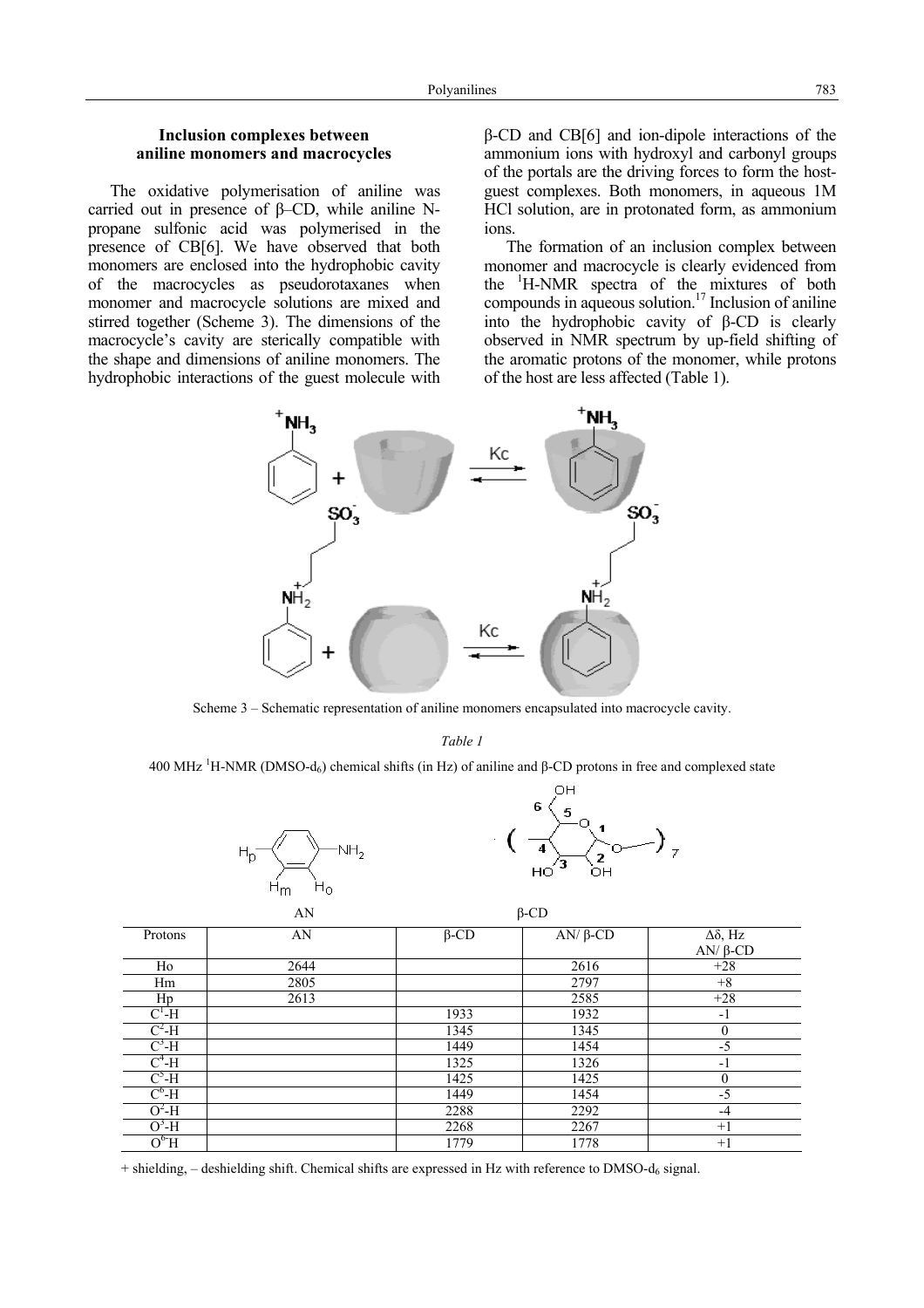

Fig.  $1 - {}^{1}H$ -NMR spectra (D<sub>2</sub>O-20%DCl) of: (a) CB[6], (b) ANS, (c) CB[6]/ANS. Peaks marked with (#) is due to D2O/DCl and (\*) represents ANS encapsulated in the cavity of CB[6].

*Table 2* 

400 MHz <sup>1</sup>H-NMR (D<sub>2</sub>O/DCl (20%) chemical shifts (in Hz) of aniline N-propane sulfonic acid (ANS) and CB[6] protons, in free and complexed state





|                | <b>ANS</b> |       | CB[6]             |             |
|----------------|------------|-------|-------------------|-------------|
| Protons        | <b>ANS</b> | CB[6] | CB[6]/ANS complex | Δδ          |
|                |            |       |                   | CB[6]/CB[6] |
| Ha             | 1447       |       | 1531              | -84         |
| Hb             | 1212       |       | 1374              | $-162$      |
| Hc             | 879        |       | 984               | $-105$      |
| Hd             | 2991       |       | 2721              | $+270$      |
| He             | 3024       |       | 2741              | $+283$      |
| Hf             | 3038       |       | 2741              | $+297$      |
| H1             |            | 1808  | 1765              | $+43$       |
| H <sub>2</sub> |            | 2264  | 2259              | $+5$        |
| H <sub>3</sub> |            | 2292  | 2246              | $+46$       |

+ shielding, - deshielding shift. Chemical shifts are expressed in Hz with reference to DPS signal.

Aniline N-propanesulfonic acid forms also a pseudorotaxane with CB[6] and its formation can be monitored by  ${}^{1}$ H-NMR spectroscopy. Fig. 1 shows the NMR spectra of both individual partners and their mixture. The spectra of pure components show signals for ANS at  $2.20$  (m,  $2H$ ,  $-CH_2-SO_3$ -), 3.13 (t, 2H, N-C-CH<sub>2</sub>-), 3.64 (t, 2H, -N-CH<sub>2</sub>-), 7.49

(2H, m, *m-* aromatic protons) and 7.62 ppm (3H, *o-* and *p-* aromatic protons) while CB[6] shows signals at 4.46 ppm (d, 12H,  $J_{HH}$ =15.6 Hz), 5.66 ppm (d, 12H,  $J_{HH}$ =15.6 Hz) and 5.70 ppm (s, 12H). As can be seen in Fig. 1c upon the addition of ANS to the CB[6] solution (in NMR tube), aromatic protons signals of the encapsulated ANS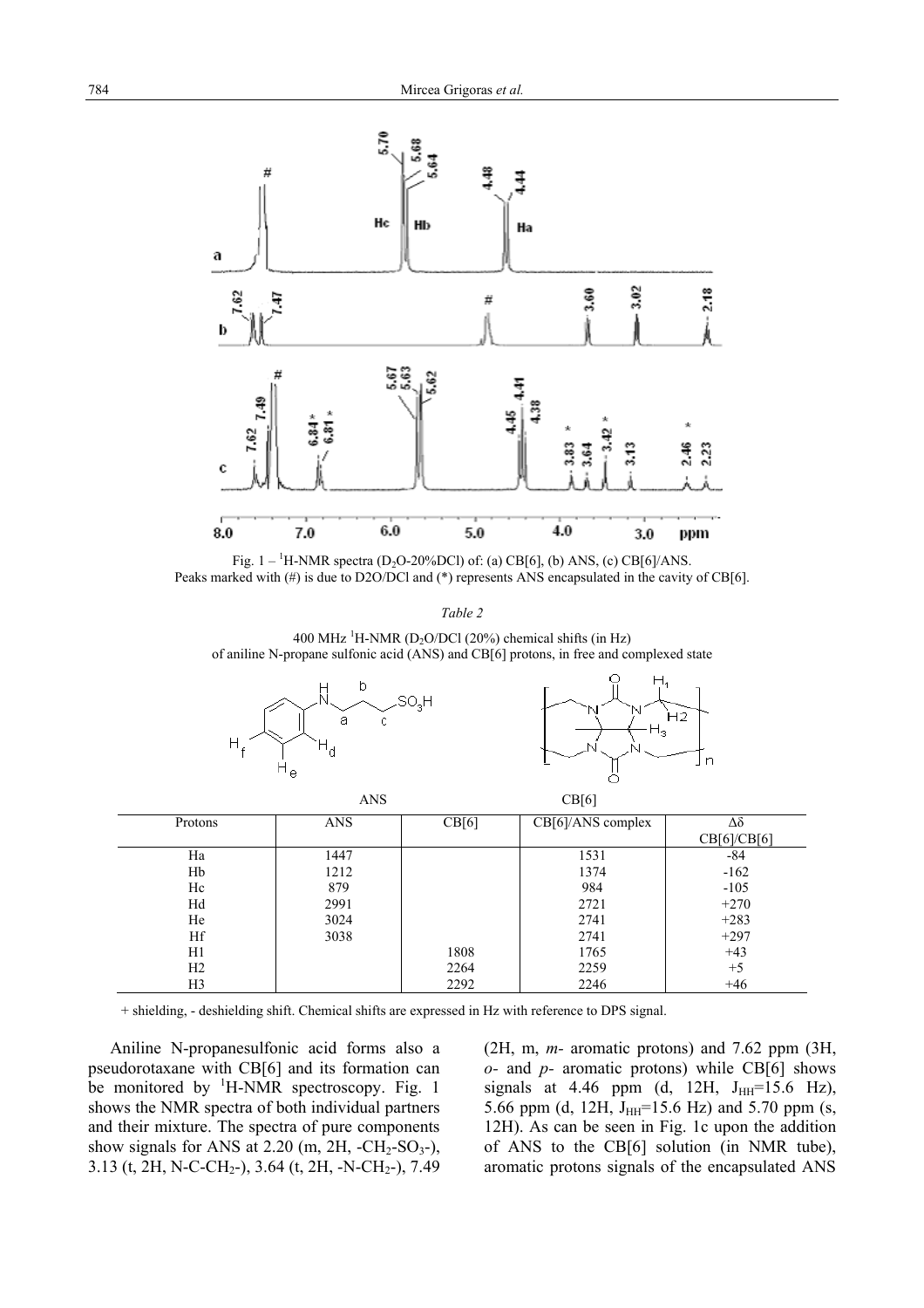are shifted at higher field while aliphatic protons signals exhibit a downfield shift. By adding more monomer the signals intensity assigned to free ANS increases while their position is slight modified. From signals integral ratio of the complexed monomer with CB[6] it results a 1:1 stoichiometry for ANS/CB[6] complex. The signals of free, non-encapsulated ANS are also present because aniline derivative was used in excess. Since signals for complexed and free ANS are observed as distinct and sharp peaks, any exchange between complexed and free ANS is slow on the NMR time scale and complexation constant (Kc) can be determined. Thus, using NMR spectroscopy, Kc was determined for ANS/CB[6], being  $2.97.10^4$  M<sup>-1</sup>. The structure of the AN/ $β$ -CD and ANS/CB[6] complexes can be envisioned as in Scheme 3, with ammonium ions encircled by ion-dipole interactions with hydroxyls or carbonyls groups of β-CD and CB[6], respectively. ANS has a hydrophobic part (aromatic moiety) and a hydrophilic rest (propane sulfonate group). In the cavity of CB[6] the aromatic ring is more probable included by hydrophobic interactions and dipole-ion interactions between carbonyl groups of the host and  $NH<sup>(+)</sup>$  ions from monomer. The shielding of aromatic protons by CB[6] (Table 2) proves this assumption. The up-field shifting of signals is significant higher than for An/ β–CD system that is a weak complex, suggesting that ANS formed with CB[6] a tight complex. Aliphatic protons of propane sulfonate groups are deshielded because they are held outside the portals of the macrocycle, in the deshielding region.

# **Oxidative polymerization of inclusion adducts**

The chemical oxidative polymerization of aniline/ β-CD inclusion complex led to an encapsulated polyaniline chain in many macrocycles as is represented in Scheme 4. The hydrophilicity is enhanced due the mantle, the polymer became soluble in polar organic solvents (DMF, DMSO) and even in water.

The IR and NMR spectroscopy proved the presence of the macrocycle by characteristic signals in spectra of polymers (Figs. 2 and 3). FTIR spectra of polyaniline synthesized in presence of β-CD (Fig. 2) show that all characteristic peaks of PANi were present: 1559  $cm^{-1}$  (assigned as C=C stretching of the quinoid rings),  $1473 \text{ cm}^{-1}$  (C=C stretching of benzenoid rings), and 798 cm-1 (v C-H out of plane bending of  $1,4$  rings).<sup>4</sup> Wide absorption bands at 3443, 2900 cm<sup>-1</sup> (which can be assigned to  $NH_2$  and NH asymmetric stretching vibrations from aniline units but also to OH-stretching from β-CD), 2921 cm<sup>-1</sup> (CH stretching of β-CD) and 1128 cm<sup>-1</sup> (CO and CC stretching in β-CD) are also evidenced.

FTIR spectrum of CB[6] presents peaks at 3420  $cm^{-1}$  (-N-H), 1734  $cm^{-1}$  (carbonyl absorption), 1479,1379, 1327,1236, 1190, 966, 802 and 756 cm-1 while spectrum of PANS synthesized in presence of CB[6] presents peaks characteristic both of polyaniline (3443, 3008, 2930, 2853, 1479 cm-1) and CB[6] (3414, 3240, 1734, 1376, 1327, 1236, 1148, 964 cm<sup>-1</sup>) (Fig. 2). After many washings with acidic aqueous 1M HCl solution the intensity of these signals is unchanged, therefore, CB[6] remains in the insoluble polymer suggesting that partial encapsulation of the polymer chains during polymerization occurs and a polypseudorotaxane architecture is formed. The product obtained by post-modification of PANS with CB[6] has a similar FTIR spectrum with peaks characteristic both for PANS and CB[6].

The <sup>1</sup>H-NMR spectra have evidenced the presence of macrocycles in the polymers: signals at 3.77, 3.92, 4.14 ppm assigned to β-CD, or 4.33, 5.45 and 5.61 ppm for CB[6] and also signals in aromatic region assigned protons from benzene rings of polyaniline backbone. Signals of propane sultone side chain are hidden by wide signals from water  $(3.4 \text{ ppm})$  and DMSO-d<sub>5</sub>  $(2.5 \text{ ppm})$ .



Scheme  $4$  – Structure of PANi encapsulated in many β –cyclodextrins.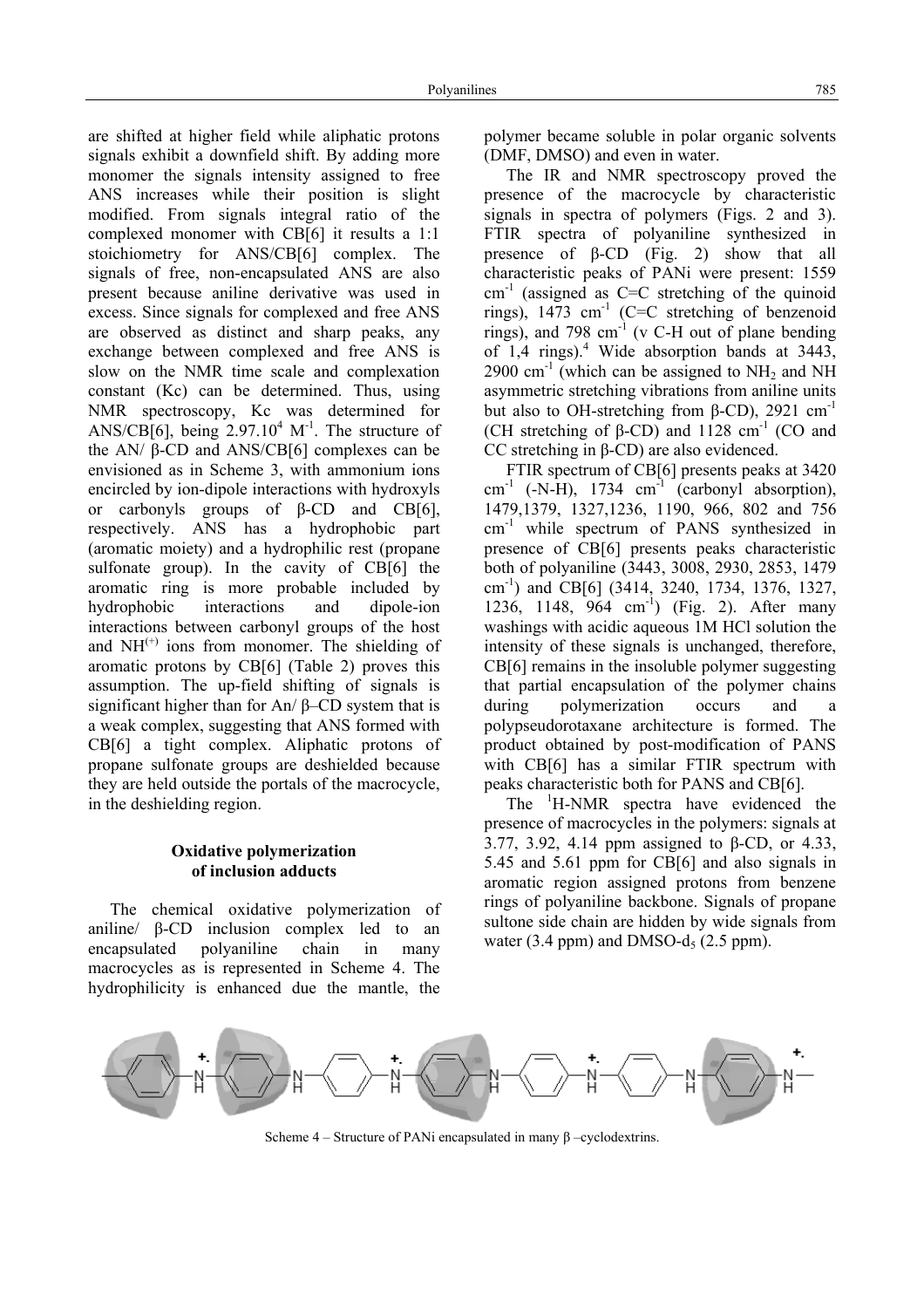Unlike PANi, polyaniline N-propanesulfonic acid is a water-soluble polyaniline derivative, selfdopable by sulfonic acid group. The polymer synthesized in the presence of CB[6] became insoluble in water and was separated in a DMSOsoluble fraction and an insoluble one. Sterically, the CB[6] macrocycle can't be threaded on the PANS backbone because the distance between two adiacent N-propane sulfonate groups is smaller than the length of the macrocycle  $(9.1A<sup>o</sup>)$ . Therefore, it is possible as during the polymerization step the macrocycle to be dethreaded in solution or slipped on the propane sulfonic side chain, complexing the ammonium ion by the other portal. We have observed that the oxidative polymerization of both inclusion complexes takes place with a long induction period comparing with free aniline monomers because the oxidation of the amine group and N-C couplings in the initiation step are hindered*.* 

By mixing the aqueous solution of PANS with CB[6], the polymer became insoluble in aqueous solution and partially soluble in DMSO. A priori, the interaction between PANS and CB[6] could proceed by two modes of interaction (Fig. 4). We can assume two processes that could take place: (i) the propane sulfonate group is encapsulated inside CB[6]' cavity and hydrophilicity of propane sulfonate group is diminished, and (ii) CB[6] has the role of a physical crosslinking agent for anionic polymers. The encapsulation of the PANS main chain inside of many CB[6] macrocycles is not possible due to the side substituents. We have also checked the crosslinking of other ionic polymers (*i.e.*, polystyrene sulfonic acid, methacrylic acid or their salts) in presence of CB[6] by mixing their aqueous solutions with 0.2M NaCl CB[6] solution when a solid product precipitated. The precipitate is insoluble in aqueous solution or organic solvents. The role of physical crosslinking agent of CB[6] is based on the fact that the carbonyl groups from the two portals of CB[6] can bind metal ions, especially, alkali metal ions, such as  $Na<sup>+</sup>$  or  $K<sup>+</sup>$  or protons with high affinity and selectivity by ionic-dipole and electrostatic forces. The intermolecular linking of PANS chains by CB[6] as bis functional agent, led to a physically crosslinked network that should be reversible in presence of stronger additives.



Fig. 2 – FTIR spectra (KBr pellet) of: (a) **P1**, polyaniline synthesized in presence of β -CD, (b) **P2**, polyANS synthesized in presence of CB[6], and (c) physically crosslinked PANS with CB[6].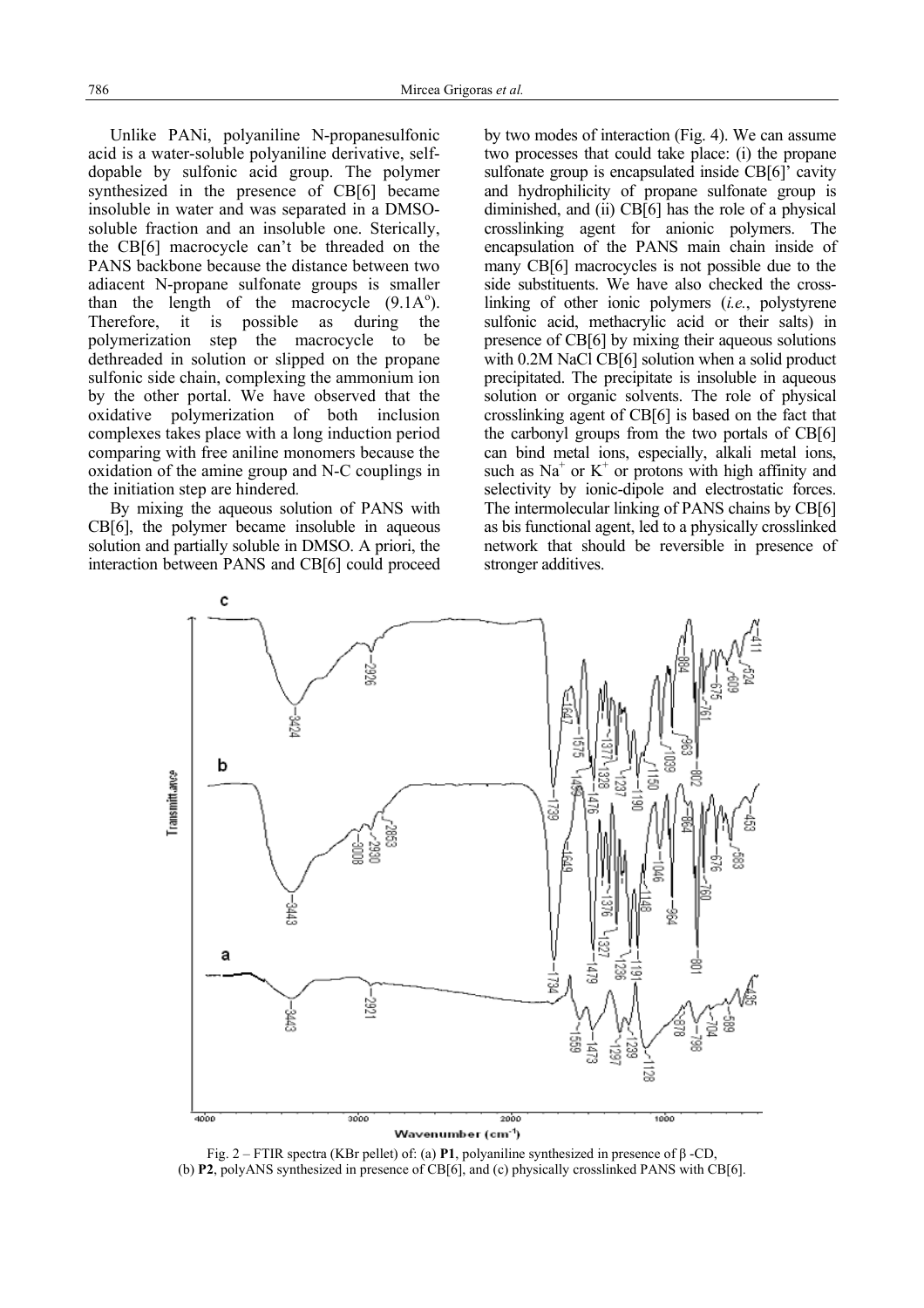

Fig.  $3 - {}^{1}H$ -NMR spectra (DMSO-d<sub>6</sub>) of: (a) **P1**, PANi synthesized in presence of β-CD, and (b) **P2**, PANS synthesized in presence of CB[6]. Peaks marked with (#) are due to DMSO-d<sub>5</sub> and water.



Fig. 4 – Possible interactions between PANS and CB[6]: a) threading on side chain, and b) physical crosslinking of two polymer chains.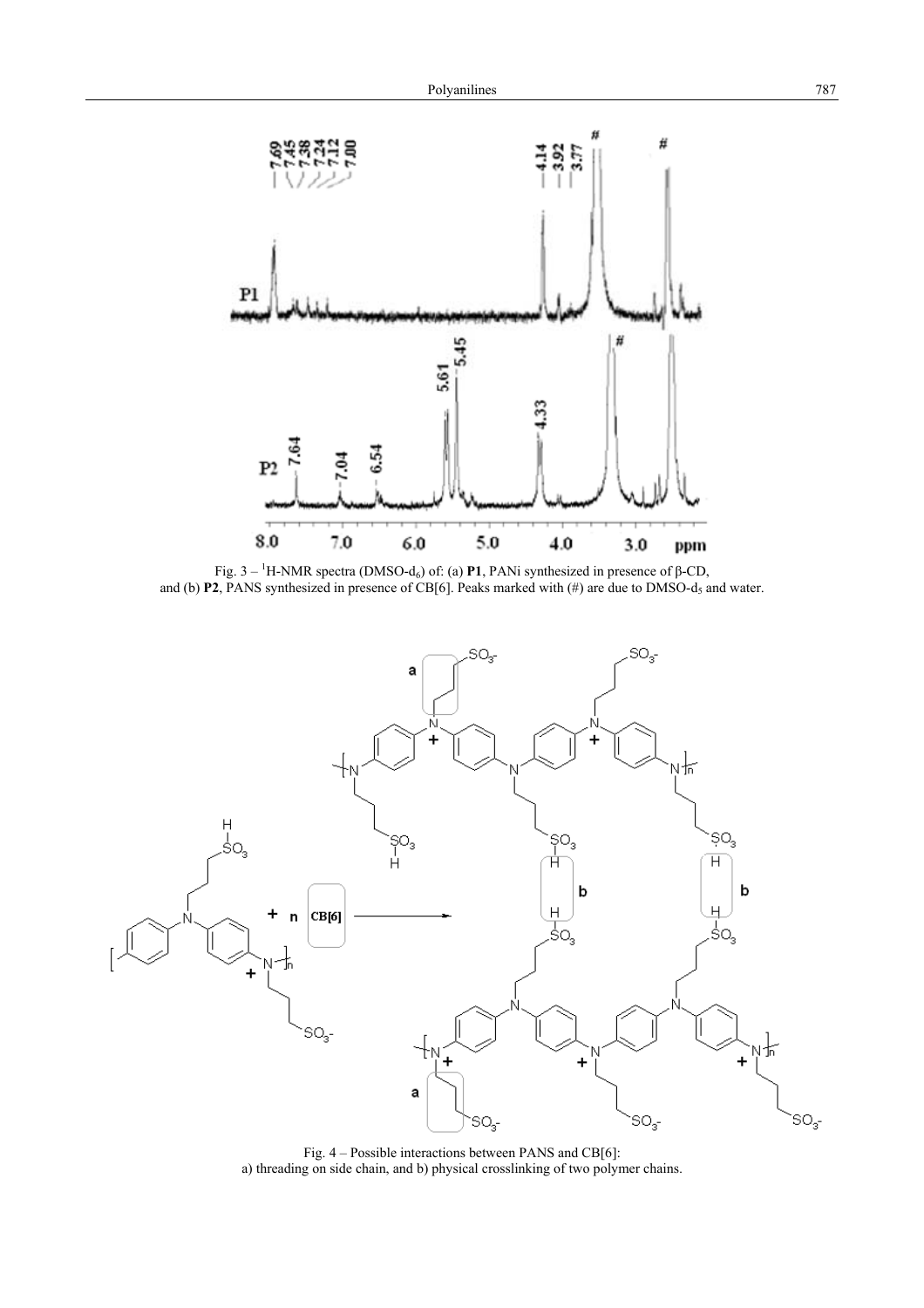# **X-ray diffraction**

The X-ray diffraction patterns of three PANS samples, are presented in Fig. 5. The patterns showed crystalline peaks for homopolymer indicating a high degree of crystallinity. The development of the highly ordered structures for poly(aniline-N alkanesulfonate)s was evidenced by Rhee *et al.*<sup>18</sup> The aqueous polymer solutions formed highly liquid crystalline phases with high orientational and positional order associated with ionic interactions between alkylsulfonates groups and polyaniline main chain. The high structural order is maintained also in the polymer synthesized

in the presence of CB[6] but the PANS crosslinked with CB[6] is amorphous.

The XRD pattern of PANi synthesized in standard conditions and undoped state is characteristic of amorphous polymer with a crystallinity degree about 33%, showing three peaks at  $2\theta$  =15.1, 20.4 and 25.5<sup>o</sup>, respectively.<sup>19</sup> The first peak is assigned to periodicity parallel to the polymer chain and the third peak is attributed to the periodicity perpendicular to the polymer chain. The polymer synthesized in presence of  $β$  -CD kept the all peaks characteristic for PANi but they are more sharply and a new peak at  $8.5^\circ$ , assigned to  $\beta$  –CD, was observed.



Fig. 5 – XRD spectra of: (a) PANS, as reference polymer, (b) **P2**, PANS synthesized in presence of CB[6], and (c) physically crosslinked PANS with CB[6], and d) **P1**, PANi synthesized in presence of β-CD.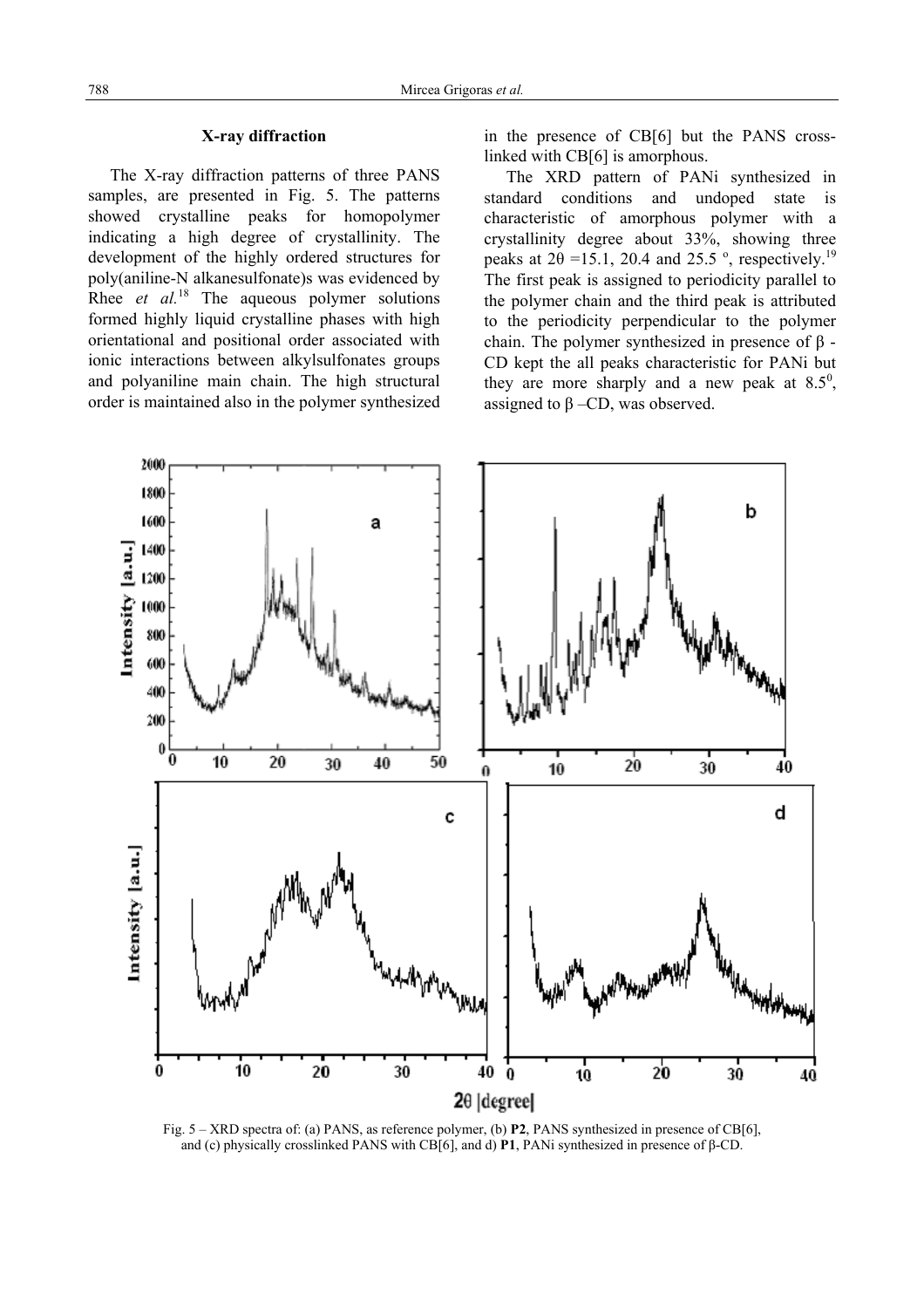

FIig. 5 – Water contact angles of the polymers.

#### **Solubility and Surface hydrophilicity**

The solubility of the conducting polymers is one of the important factors to the processability and has importance practical applications. PANi in emeraldine base state can be only dissolved in strong polar solvents such as NMP, HMPTA, DMF, DMSO, DMAc but PANi in emeraldine salt state is insoluble in any solvent. β-CD is soluble in water, aqueous solutions and DMF, DMSO, etc, while CB[6] is soluble in concentrated acids or aqueous salts solutions. We have observed that PANi/ β-CD synthesized in acidic conditions is soluble even in water due to the β-CD.

The surface hydrophilicity of the PANi's was characterized by static water contact angle. It is know that the surface hydrophilicity  $(0-90^\circ)$  is an important feature of polymeric materials. Polyanilineemeraldine base is a relatively hydrophobic material, its water contact angle of  $94^\circ$  has reported by Shishkonova *et al.*20 Water contact angle of PANi/ β-CD and PANS/CB[6] were determined and the results are shown in Fig. 6.

The water contact angles of PANi/ β-CD and PANS/CB[6] were  $82.44^\circ$ , respectively  $82.37^\circ$ . Both polymers have a lower water contact angles than PANi-EB and therefore a higher hydrophilicity. This is due to the hydrophilic structure of the polymer/macrocycle complex which contains polar carboxyl groups and respectively hydroxyl groups.

#### **EXPERIMENTAL PART**

Cucurbit[6]uril, CB[6], was synthesized according to the reported methods<sup>6,7</sup> and subsequent modifications.<sup>21,22</sup> β-Cyclodextrin, β-CD, a commercial product (Aldrich) was used as received. All other chemicals were reagents grade and used without purification. Polyaniline (PANi) and poly (N-propanesulfonic acid) aniline (PANS), as reference polymers were synthesized by chemical oxidative polymerization of aniline and aniline N-propane sulfonate, respectively. The FTIR spectra were taken on a DIGILAB-FTS 2000 spectrometer (KBr pellets). <sup>1</sup>H-NMR spectral analyses were performed on a Bruker Avance DRX-400 spectrometer as solutions in  $DMSO-d<sub>6</sub>$  for monomers and polymers and chemical shifts are reported in ppm and referenced to  $DMSO-d_6$  signal (2.5 ppm) or TMS. Water contact angle measurements of the compounds films were measured using a contact angle and surface tension meter (KSV instruments CAM 200). A drop of Milli-Q water was placed on the surface of the sample and the images of the water drop was recordered by a digital camera. The images were then analyzed with KSV software to give the contact angles data. The contact angle of each sample was taken as the average of five measurements at different points. XRD measurements were performed with a Bruker AD8 ADVANCE diffractometer. The X-ray beam was  $CuKa<sub>1</sub>$ (1.5406 Å) radiation operating from a sealed tube operated at 40.0 kV and 30 mA. Data from  $3^{\circ}$  to  $40^{\circ}$  (2 $\theta$ ) were obtained using Bragg-Brentano geometry at a scan rate 1.0 deg/min.

#### **Polymerization of aniline derivatives in presence of macrocycles**

a) **P1**. β-CD (0.3 g 0.26 mmol) was dissolved in 6.4 mL HCl 1M and 0.0343 g (0.26 mmol) aniline clorhydrate was added to obtain a clear solution that was stirred at room temperature for 24 h under nitrogen for inclusion of aniline in macrocycle cavity. Then, 0.09 g (0.39 mmol) ammonium persulfate was added to start oxidative polymerisation. After an induction period a color was developed that turns on violet-blue and finally green. The green precipitate was filtrated after 24 h, washed with water, methanol and acetone and dried. Yield= 125.4 % (calculated on the basis of aniline) or 12.86% (calculated on the basis of aniline  $+ \beta$  CD).

b) **P2**. 0.2 g (0.2 mmol) CB[6] and 0.043g (0.2 mmol) aniline N-propanesulfonic acid were introduced in 8 ml aqueous solution of 0.2M NaCl and the solution was stirred at room temperature for 24 h. When ammonium persulfate 0.068 g, 0.3 mmol) was added to start polymerisation an insoluble